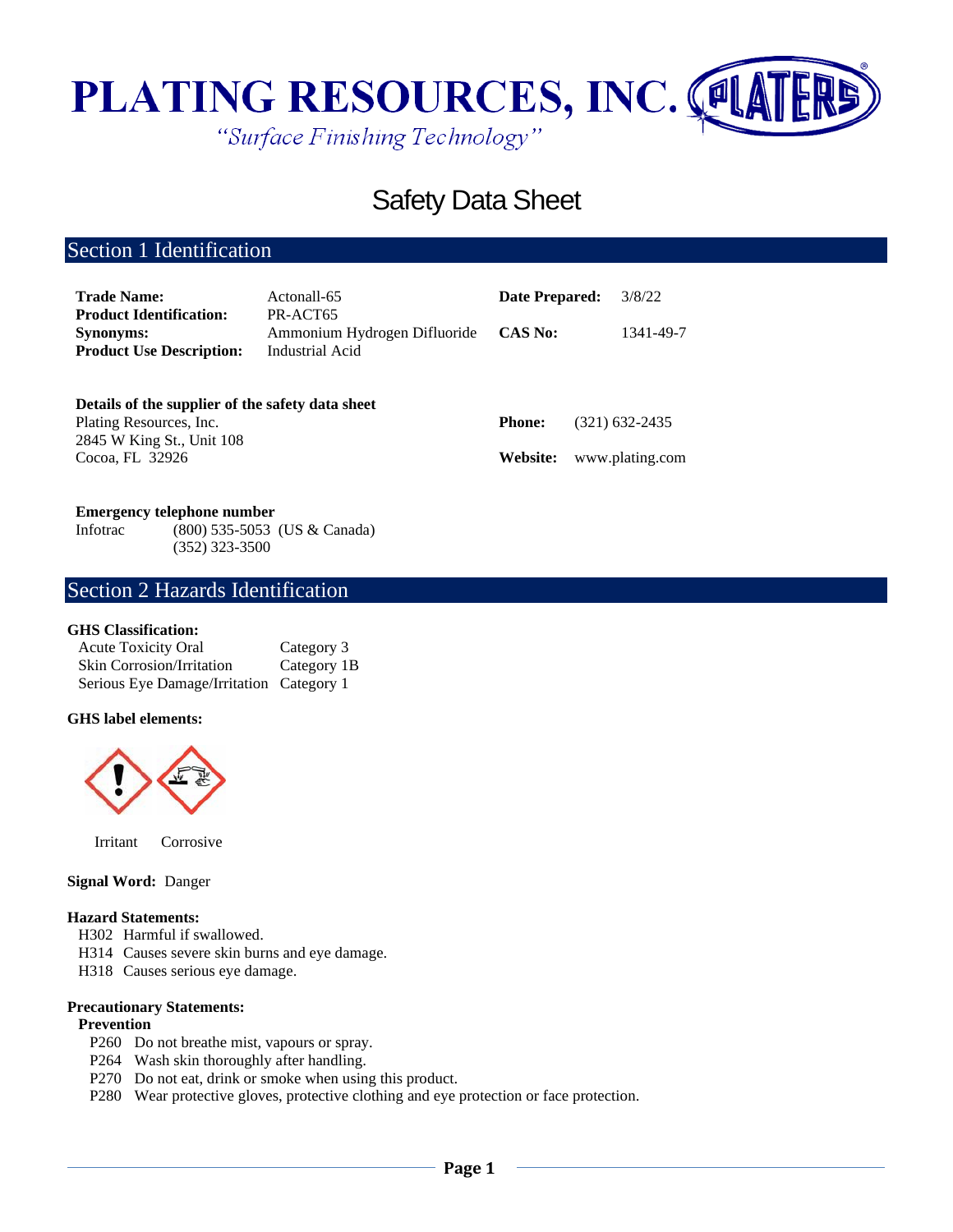#### **Response**

P301 + P310 IF SWALLOWED: Immediately call a POISON CENTER or doctor/physician.

P301 + P330 + P331 IF SWALLOWED: Rinse mouth. Do NOT induce vomiting.

P303 + P361 + P353 IF ON SKIN (or hair): Remove/Take off Immediately all contaminated clothing. Rinse SKIN with water/shower.

P304 + P340 IF INHALED: Remove victim to fresh air and Keep at rest in a position comfortable for breathing.

P305 + P351 + P338 IF IN EYES: Rinse cautiously with water for several minutes. Remove contact lenses, if present and easy to do. Continue rinsing.

P310 Immediately call a POISON CENTER or doctor/physician.

#### P330 Rinse mouth.

P363 Wash contaminated clothing before reuse.

#### **Storage**

P405 Store locked up.

#### **Disposal**

P501 Dispose of contents/container to an approved waste disposal plant.

#### **Hazards Not Otherwise Classified (HNOC):**

None.

#### **Additional Information:**

None.

| Section 3 Composition |                          |           |            |
|-----------------------|--------------------------|-----------|------------|
| Chemical Name         | Common name and synonyms | $CAS \#$  | $\%$       |
| Ammonium Bifluoride   |                          | 1341-49-7 | $90 - 100$ |

## Section 4 First Aid

#### **General:**

Move out of dangerous area. Perform first aid measures as indicated. Seek medical attention and show this safety data sheet to attending physician.

#### **Inhalation:**

Move to fresh air and keep at rest in a position comfortable for breathing. If breathing difficulty occurs or persists seek medical attention. If not breathing give artificial respiration and seek immediate medical attention.

#### **Skin contact:**

Immediately flush exposed skin with water for at least 15 minutes while removing contaminated clothing and/or shoes. Seek immediate medical attention.

#### **Eye contact:**

Immediately flush eyes with water for at least 15 minutes, lifting the upper and lower eyelids intermittently. Check for and remove any contact lenses if easy to do. Seek immediate medical attention.

#### **Ingestion:**

Rinse mouth with water. Do not induce vomiting. Seek medical attention if symptoms develop.

#### **Most important symptoms and effects both acute and delayed:**

Hydrofluoric acid (HF) differs from other acids because the fluoride ion readily peneprates the skin, causing destruction of the deep tissue layers, including bone. Pain associated with exposure to solutions of HF (1-50%) may be delayed for 1-24 hours. If HF is not rapidly neutralized and the fluoride ion bound, tissue destruction may continue for days and result in limb loss or death..

#### **Indication of any immediate medical attention and special treatment needed:**

Treat as Hydrofluoric Acid exposure.

## Section 5 Fire Fighting Measures

#### **Suitable Extinguishing Media:**

Use extinguishing media suitable for surrounding fire or source of fire. Use water spray to cool fire exposed containers.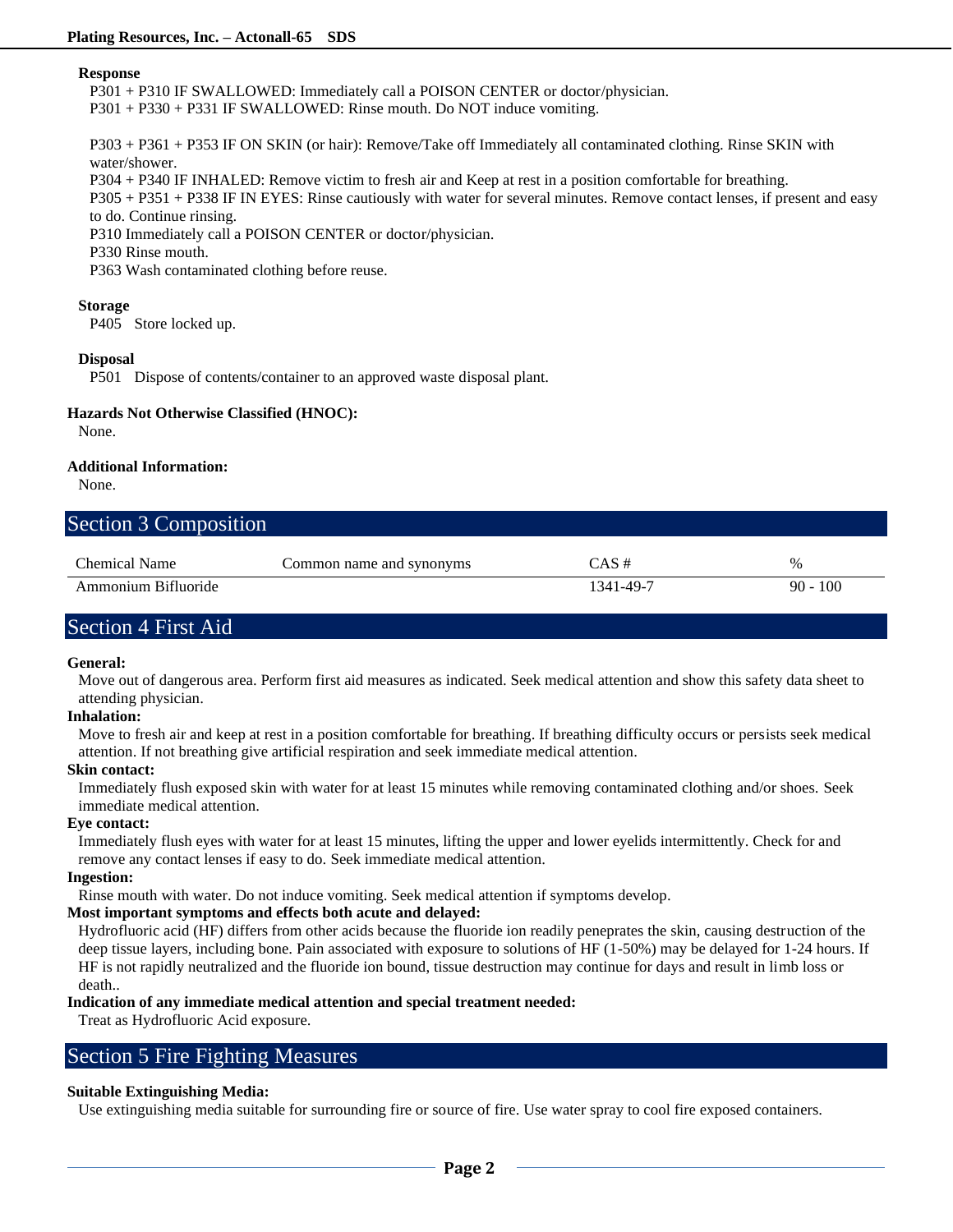#### **Unsuitable Extinguishing Media:**

No information available.

#### **Specific hazards developing from the chemical:**

No information available.

#### **Precautions for firefighters:**

No information available.

#### **Firefighting Instructions:**

No information available.

#### **Protection During Firefighting:**

Wear full protective gear and full face pressure demand self-contained breathing apparatus.

#### **Other information:**

No additional information available.

## Section 6 Accidental Release Measures

#### **Personal precautions, protective equipment and emergency procedures:**

Avoid direct contact with skin, eyes and clothing. Avoid inhalation of mist, vapor or dust. Wear appropriate personal protective equipment as outlined in Section 8 of this SDS.

#### **Environmental precautions:**

Prevent further leakage or spillage if safe to do so. Contain spilled material and prevent run-off onto ground or into water sources or sewers.

#### **Methods and material for containment and cleaning up:**

Absorb on inert material and place in containers for disposal. Dispose of spilled/collected material in accordance with all federal, state and local regulations.

## Section 7 Handling and Storage

#### **Precautions for safe handling:**

Avoid contact with skin and eyes. Avoid inhalation of mist, vapor and dust. Ensure adequate ventilation. Do not eat, drink or smoke while handling. Wear appropriate personal protective equipment as outlined in Section 8 of this SDS.

### **Conditions for safe storage, including any incompatibilities:**

Store in original container. Keep container tightly closed. Store at room temperature (50-90 F) in a dry well-ventilated area.

## Section 8 Exposure Controls/Personal Protection

| Exposure limits:    |                   |               |                    |                       |
|---------------------|-------------------|---------------|--------------------|-----------------------|
| Ingredient          | Data Source       | Exposure Form | Exposure Value     | <b>Exposure Notes</b> |
| Ammonium Bifluoride | <b>ACGIH TLV</b>  | <b>TWA</b>    | $2.5 \text{ mg/m}$ |                       |
|                     | DFG-Germany       | TWA           | $2.5 \text{ mg/m}$ |                       |
|                     | <b>IDLH</b> Level |               | $500 \text{ mg/m}$ |                       |
|                     | <b>NIOSH</b>      | TWA           | $2.5 \text{ mg/m}$ |                       |
|                     | <b>OSHA PEL</b>   | TWA           | $2.5 \text{ mg/m}$ |                       |

#### **Appropriate Engineering Controls:**

Use local and/or general exhaust ventilation to maintain airborne concentrations below irritating levels or exposure limits. An eyewash and safety shower should be available in the work area.

### **Individual protection measures:**

### **Eye/face protection:**

Chemical goggles or face shield should be worn when handling this material.

#### **Skin protection:**

#### **Hand Protection:**

Wear chemical resistant gloves when handling.

#### **Other:**

Wear chemical resistant clothing or chemical splash suit when handling.

#### **Respiratory Protection:**

Wear respiratory protection while using this material.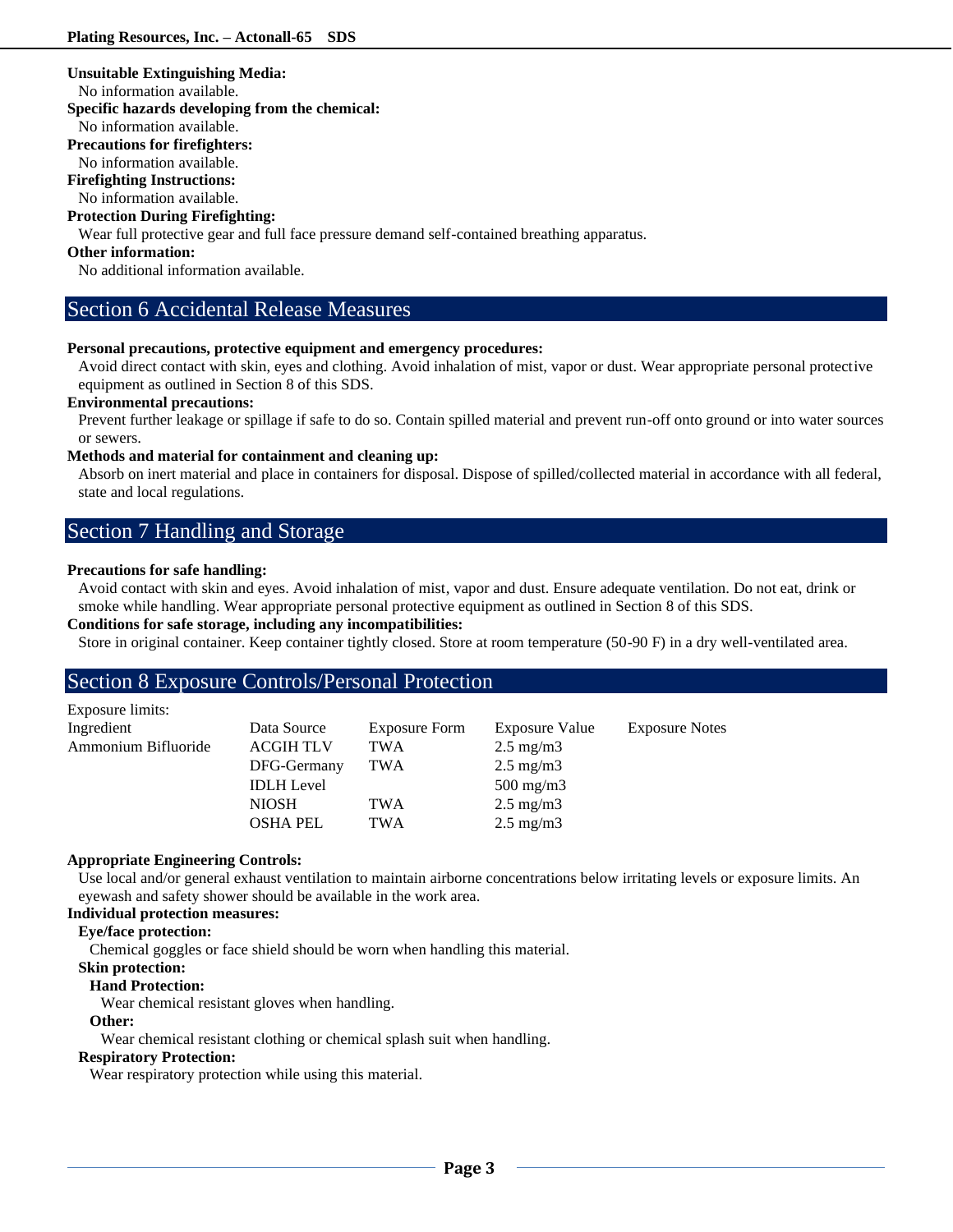#### **General hygiene considerations:**

Follow good hygiene and safety practice. Wash hands and exposed skin before breaks and at the end of the work day. Do not eat, drink or smoke while handling this material. Do not wear contaminated or dirty clothing home from the work-site. Launder contaminated or dirty clothing before reuse.

## **Additional information:**

No additional information available.

## Section 9 Physical and Chemical Properties

| Appearance                       | White Crystalline Solid |
|----------------------------------|-------------------------|
| Odor                             | Pungent                 |
| Odor threshold                   | Not available.          |
| pН                               | 3.5 (5% solution)       |
| Melting/freezing point           | 257°F (125°C)           |
| <b>Initial boiling point</b>     | Not available.          |
| <b>Flash point</b>               | Not available.          |
| <b>Evaporation rate</b>          | Not available.          |
| <b>Flammability (solid, gas)</b> | Not available.          |
| Lower flammability limit         | Not available.          |
| <b>Upper flammability limit</b>  | Not available.          |
| Lower explosive limit            | Not available.          |
| <b>Upper explosive limit</b>     | Not available.          |
| Vapor pressure                   | Not available.          |
| <b>Vapor density</b>             | Not available.          |
| <b>Relative density</b>          | $1.5$ g/cm3             |
| Solubility in water              | 602 g/l @ 68°F (20°C)   |
| <b>PC:</b> n-octanol/water       | Not available.          |
| <b>Auto-Ignition temperature</b> | Not available.          |
| <b>Decomposition temperature</b> | Not available.          |
| <b>Viscosity</b>                 | Not available.          |
| <b>Density</b>                   | Not available.          |
| <b>Specific gravity</b>          | Not available.          |

## Section 10 Stability and Reactivity

| <b>Reactivity:</b>             | Not reactive under normal use conditions.                                            |
|--------------------------------|--------------------------------------------------------------------------------------|
| <b>Chemical stability:</b>     | Material is stable under normal handling and storage conditions.                     |
| <b>Hazardous reactions:</b>    | Hazardous polymerization will not occur under normal handling and storage.           |
| <b>Conditions to avoid:</b>    | Avoid excessive heating, freezing and chemical contamination.                        |
| <b>Decomposition products:</b> | No decomposition products are expected under normal storage and handling conditions. |
| Incompatible materials:        | Avoid contact with alkaline chemicals and unwanted contact with metals.              |

## Section 11 Toxicological Information

#### **Information on the likely routes of exposure:**

#### **Inhalation:**

Dust from this material may cause respiratory irritation.

#### **Skin Contact:**

This material may cause skin irritation which can result in serious burns and permanent damage.

### **Eye Contact:**

This material may cause eye irritation which can result in serious burns and permanent damage. **Ingestion:**

This material may cause gastrointestinal irritation which can result in serious burns and permanent damage.

**Symptoms related to the physical, chemical and toxicological characteristics:**

No information available.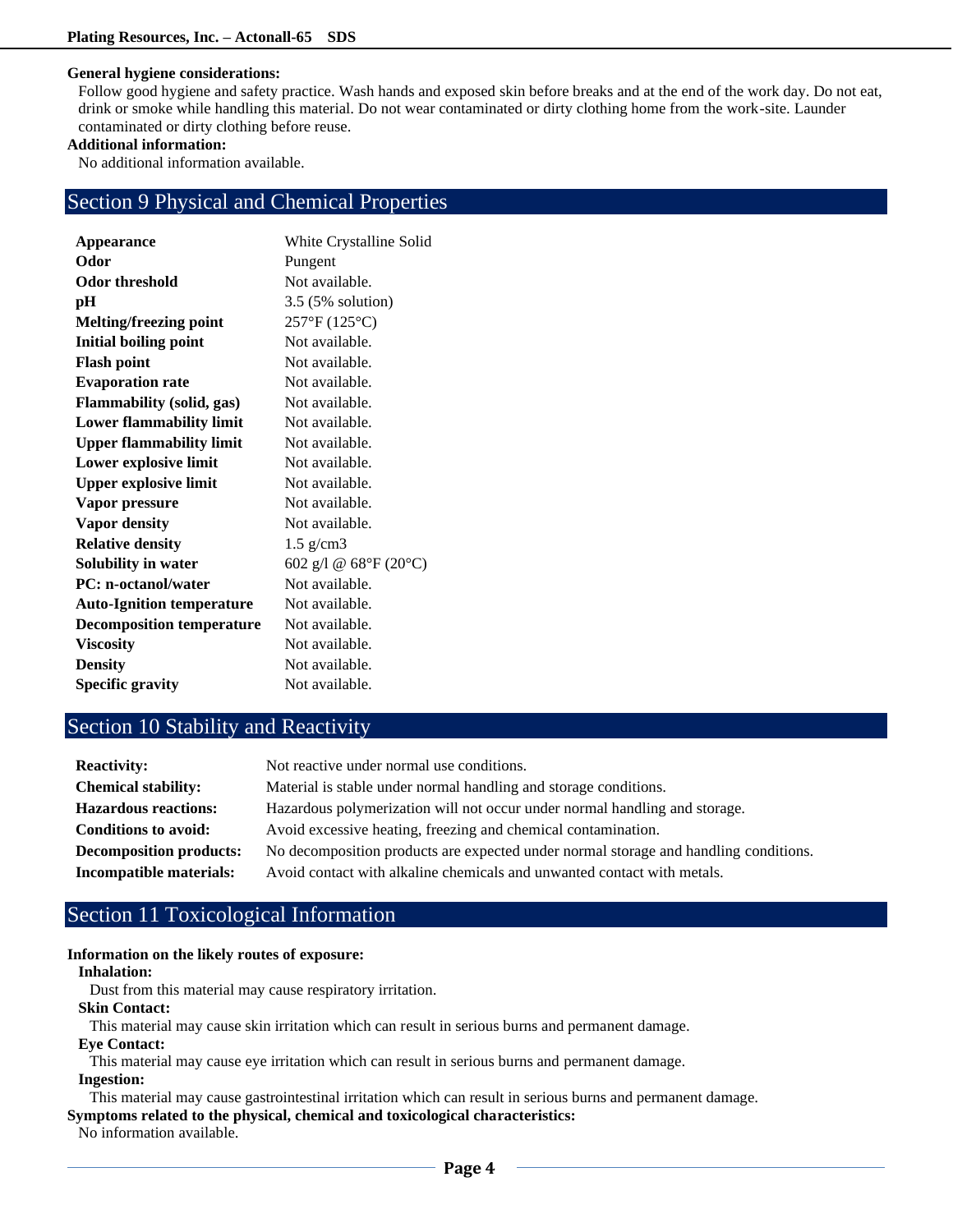| Delayed and chronic effects:                                                  |          |         |         |              |
|-------------------------------------------------------------------------------|----------|---------|---------|--------------|
| No information available.                                                     |          |         |         |              |
| <b>Numerical measures of toxicity:</b>                                        |          |         |         |              |
| Components                                                                    | Exposure | Species | Dose    | <b>Notes</b> |
| <b>Ammonium Bifluoride:</b>                                                   |          |         |         |              |
| LD50                                                                          | Oral     | Rat     | 60mg/kg |              |
|                                                                               |          |         |         |              |
|                                                                               |          |         |         |              |
| <b>Toxicological effects:</b><br><b>Acute Toxicity:</b>                       |          |         |         |              |
| Ammonium Bifluoride:                                                          |          |         |         |              |
| Material is toxic by ingestion.                                               |          |         |         |              |
| <b>Skin Corrosion/Irritation:</b>                                             |          |         |         |              |
| Ammonium Bifluoride:                                                          |          |         |         |              |
| Material is corrosive to the skin.                                            |          |         |         |              |
| <b>Serious Eye Damage/Irritation:</b>                                         |          |         |         |              |
| Ammonium Bifluoride:                                                          |          |         |         |              |
| Material is corrosive to the eyes.                                            |          |         |         |              |
| <b>Respiratory sensitization:</b>                                             |          |         |         |              |
| Ammonium Bifluoride:                                                          |          |         |         |              |
| <b>Skin sensitization:</b>                                                    |          |         |         |              |
| Ammonium Bifluoride:                                                          |          |         |         |              |
| No information available.                                                     |          |         |         |              |
| Germ cell mutagenicity:                                                       |          |         |         |              |
| Ammonium Bifluoride:                                                          |          |         |         |              |
| No information available.                                                     |          |         |         |              |
| <b>Carcinogenicity:</b>                                                       |          |         |         |              |
| Ammonium Bifluoride:                                                          |          |         |         |              |
| This product is considered to be a potential carcinogen by:                   |          |         |         |              |
| NTP: No                                                                       |          |         |         |              |
| OSHA: No                                                                      |          |         |         |              |
| IARC: No                                                                      |          |         |         |              |
| <b>Reproductive toxicity:</b>                                                 |          |         |         |              |
| Ammonium Bifluoride:                                                          |          |         |         |              |
| This product is not expected to cause reproductive and developmental effects. |          |         |         |              |
| <b>STOT-single exposure:</b>                                                  |          |         |         |              |
| Ammonium Bifluoride:                                                          |          |         |         |              |
| No information available.                                                     |          |         |         |              |
| <b>STOT-repeated exposure:</b>                                                |          |         |         |              |
| Ammonium Bifluoride:                                                          |          |         |         |              |
| No information available.                                                     |          |         |         |              |
| <b>Aspiration hazard:</b>                                                     |          |         |         |              |
| Ammonium Bifluoride:                                                          |          |         |         |              |
| This product is not an aspiration hazard.                                     |          |         |         |              |
| <b>Additional information:</b>                                                |          |         |         |              |
| None.                                                                         |          |         |         |              |
|                                                                               |          |         |         |              |

# Section 12 Ecological Information

## **Ecotoxicity:**

No information available. **Numerical measures of ecotoxicity: Components** Type Species Dose Notes **Ammonium Bifluoride:** Ecotoxicity TLM Tinca Vulgaris 200 ppm 96 hrs **Persistence and degradability:**

No information available.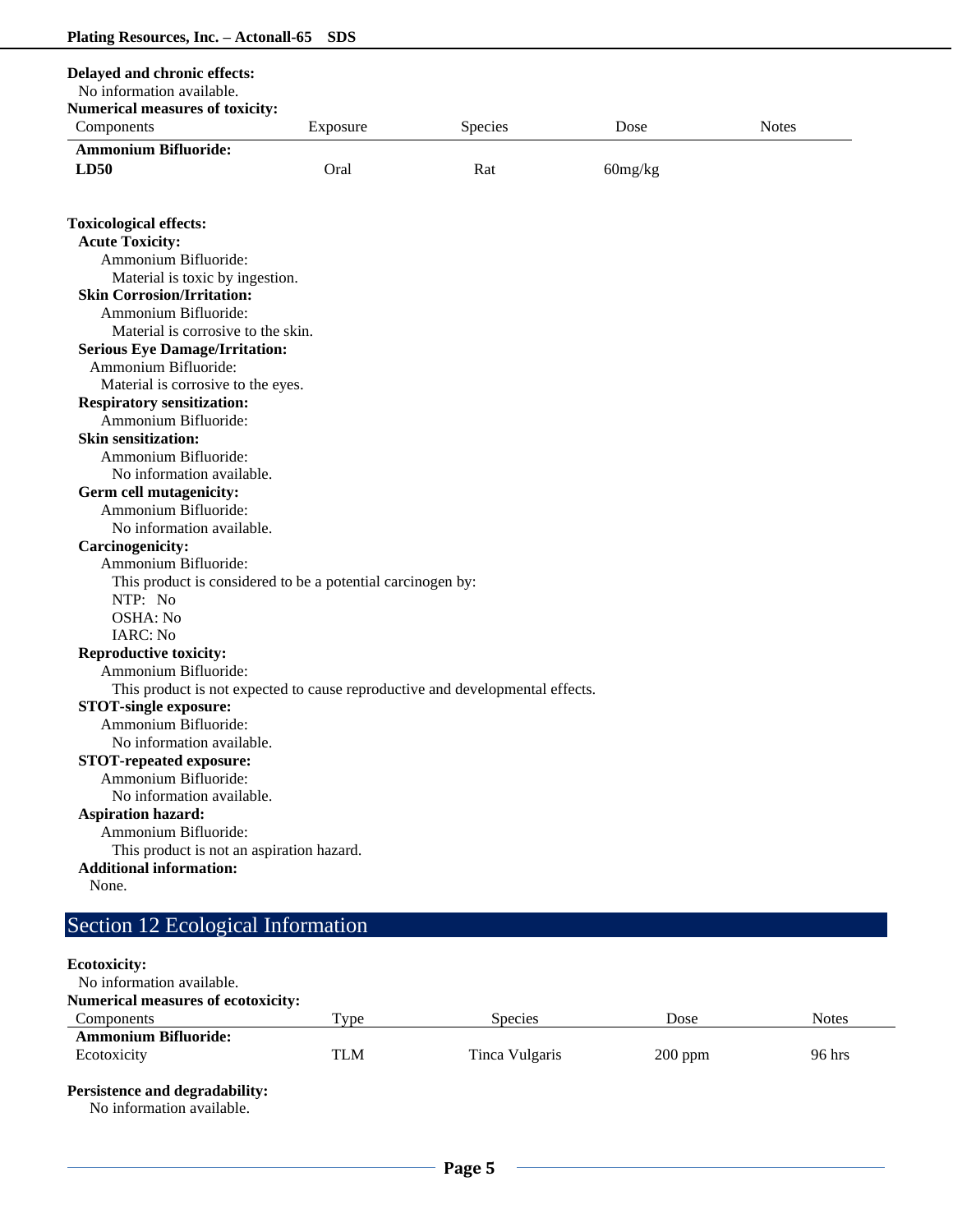**Bioaccumulative potential:**

No information available. **Mobility in soil:** No information available. **Other adverse effects:** No information available. **Additional information:**

No information available.

## Section 13 Disposal Considerations

#### **Disposal instructions:**

Dispose of material in accordance with all federal, state and local regulations.

#### **Contaminated packaging:**

Triple rinse container and offer for recycling. Dispose of container following all federal, state and local regulations.

## **Additional Information:**

No additional information available.

## Section 14 Transport Information

#### **DOT:**

**UN number:** UN1727 **UN proper shipping name:** UN1727, Ammonium Hydrogendifluoride, Solid, 8, PGII **Class:** 8 **Subsidiary Risk:** none **Label(s):** 8 **Packing group:** II **Packaging exceptions:** none

## Section 15 Regulatory Information

## **Federal regulations:**

**SARA 311/312 Hazard categories:**  Immediate (Acute) Health Hazard. Delayed (Chronic) Health Hazard. None. **SARA 302 Extremely hazardous substance:** Not Listed. **SARA 304 Emergency release notification:** Not regulated. **SARA 311/312 Hazardous chemical:** No. **SARA 313 Toxic Release Inventory (TRI) report:** Not Regulated. **CERCLA Hazardous substance list:** Ammonium Bifluoride. Reportable Quantity: >100 lb **Federal Insecticide, Fungicide, and Rodenticide Act (FIFRA):** This chemical is not a pesticide product. **Clean Air Act regulated substances:** None. **Clean Water Act regulated substances:** Ammonium Bifluoride. **U.S. state regulations: California RTK Substances** Ammonium Bifluoride. Listed. **Massachusetts RTK Substances** Ammonium Bifluoride. Listed. **New Jersey RTK Substances** Ammonium Bifluoride. Listed.